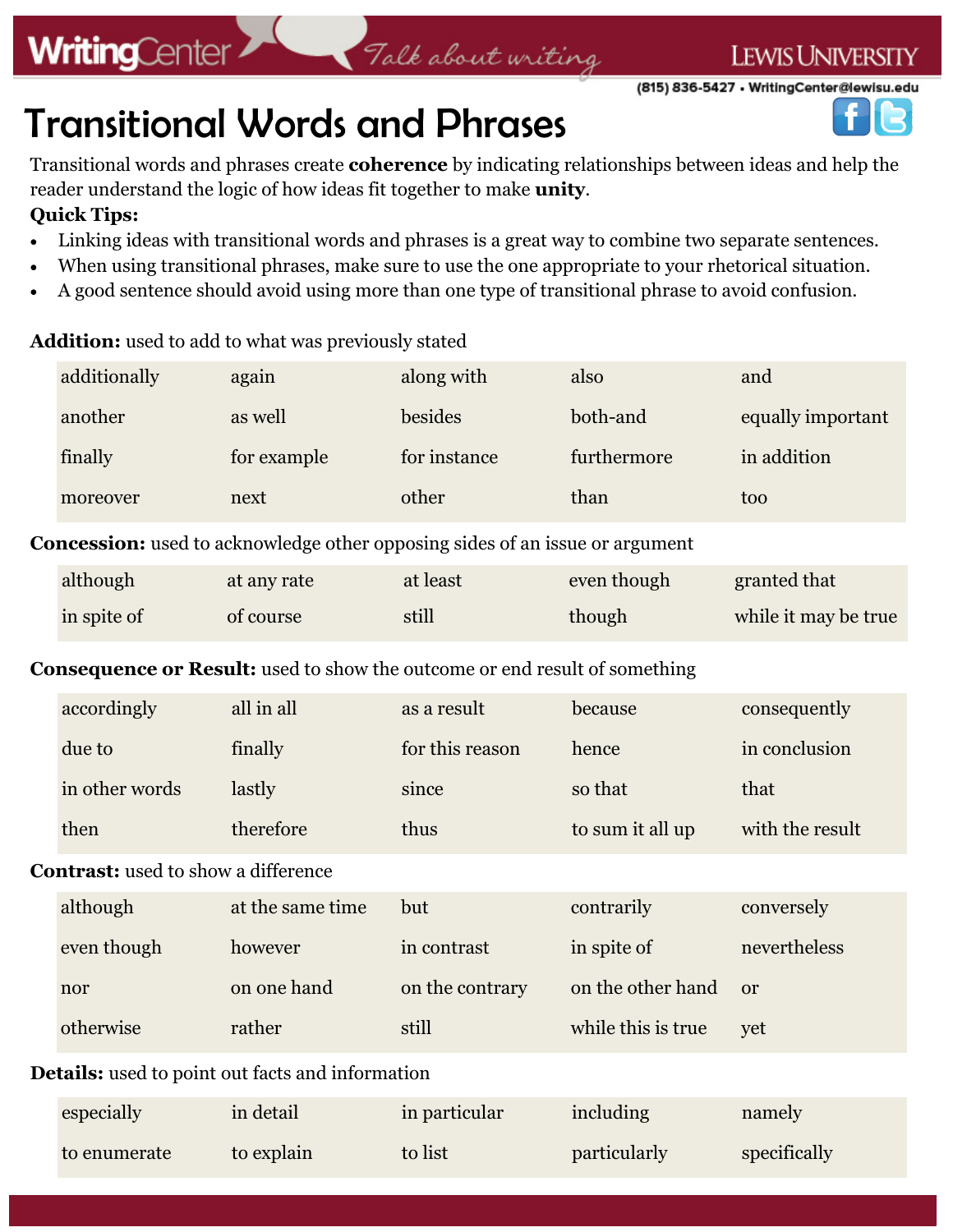# **WritingCenter**

LEWIS UNIVERSITY

B

÷

(815) 836-5427 • WritingCenter@lewisu.edu

### Transitional Words and Phrases Cont.

Talk about writing

**Diversion:** used to introduce an aside

|                                                                                         | at any rate        | by the by        | by the way          | incidentally   | parenthetically    |  |
|-----------------------------------------------------------------------------------------|--------------------|------------------|---------------------|----------------|--------------------|--|
| <b>Emphasis:</b> used to stress importance or prominence                                |                    |                  |                     |                |                    |  |
|                                                                                         | above all          | again            | as a matter of fact | besides        | certainly          |  |
|                                                                                         | especially         | for this reason  | foremost            | furthermore    | in addition        |  |
|                                                                                         | in fact            | indeed           | most important      | most of all    | of course          |  |
|                                                                                         | surely             | to emphasize     | to repeat           | truly          | without a doubt    |  |
| <b>Examples or Illustration:</b> used to show, clarify, or explain                      |                    |                  |                     |                |                    |  |
|                                                                                         | as an illustration | as proof         | for example         | for instance   | in other words     |  |
|                                                                                         | in particular      | such as          | thus                | to be specific | to illustrate      |  |
| <b>Exception:</b> used to acknowledge exemptions and omissions                          |                    |                  |                     |                |                    |  |
|                                                                                         | aside from         | barring          | besides             | except         | excepting          |  |
|                                                                                         | excluding          | exclusive of     | other than          | outside of     | save               |  |
| Generalizing: used to introduce broad of common statements                              |                    |                  |                     |                |                    |  |
|                                                                                         | as a rule          | as usual         | for the most part   | generally      | generally speaking |  |
|                                                                                         | ordinarily         | usually          |                     |                |                    |  |
| Location or Space: used to show direction, where something is, or spatial relationships |                    |                  |                     |                |                    |  |
|                                                                                         | above              | across           | adjacent            | against        | along              |  |
|                                                                                         | among              | around           | at the bottom       | at the front   | at the left        |  |
|                                                                                         | at the right       | at the top       | behind              | below          | beneath            |  |
|                                                                                         | beside             | between          | beyond              | by             | down               |  |
|                                                                                         | in back of         | in the forefront | in the foreground   | in the center  | in the distance    |  |
|                                                                                         | inside             | into             | near                | next to        | off                |  |
|                                                                                         | on the side        | on top of        | onto                | opposite       | out of sight       |  |
|                                                                                         | outside            | over             | surrounding         | under          | within sight       |  |
|                                                                                         |                    |                  |                     |                |                    |  |